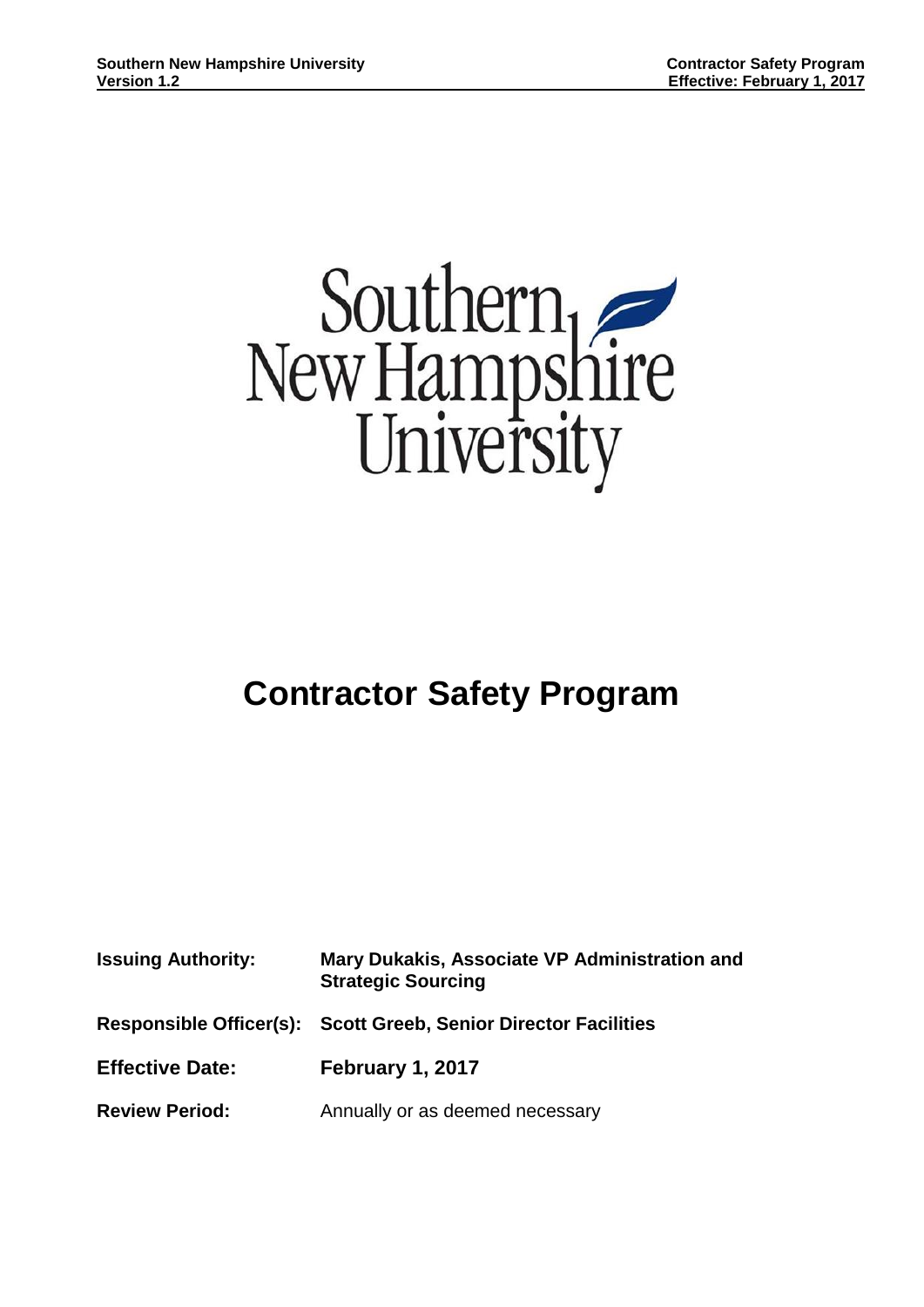# **Table of Contents**

| 1 |        |                                                                         |  |
|---|--------|-------------------------------------------------------------------------|--|
| 2 |        |                                                                         |  |
| 3 |        |                                                                         |  |
|   | 3.1    |                                                                         |  |
|   | 3.2    |                                                                         |  |
|   | 3.3    |                                                                         |  |
|   | 3.3.1  |                                                                         |  |
|   | 3.3.2  |                                                                         |  |
| 4 |        |                                                                         |  |
|   | 4.1    |                                                                         |  |
|   | 4.1.1  |                                                                         |  |
|   | 4.1.2  |                                                                         |  |
|   | 4.1.3  |                                                                         |  |
|   | 4.1.4  |                                                                         |  |
|   | 4.1.5  |                                                                         |  |
|   | 4.1.6  |                                                                         |  |
|   | 4.1.7  |                                                                         |  |
|   | 4.2    |                                                                         |  |
|   | 4.2.1  |                                                                         |  |
|   |        | 4.2.2 Air Contaminants.<br>12                                           |  |
|   | 4.2.3  |                                                                         |  |
|   | 4.2.4  |                                                                         |  |
|   | 4.2.5  |                                                                         |  |
|   | 4.2.6  |                                                                         |  |
|   | 4.2.7  | Lock-out/Tag-out & Control of Hazardous Energy, Utilities Impairment 14 |  |
|   | 4.2.8  |                                                                         |  |
|   | 4.2.9  |                                                                         |  |
|   | 4.2.10 |                                                                         |  |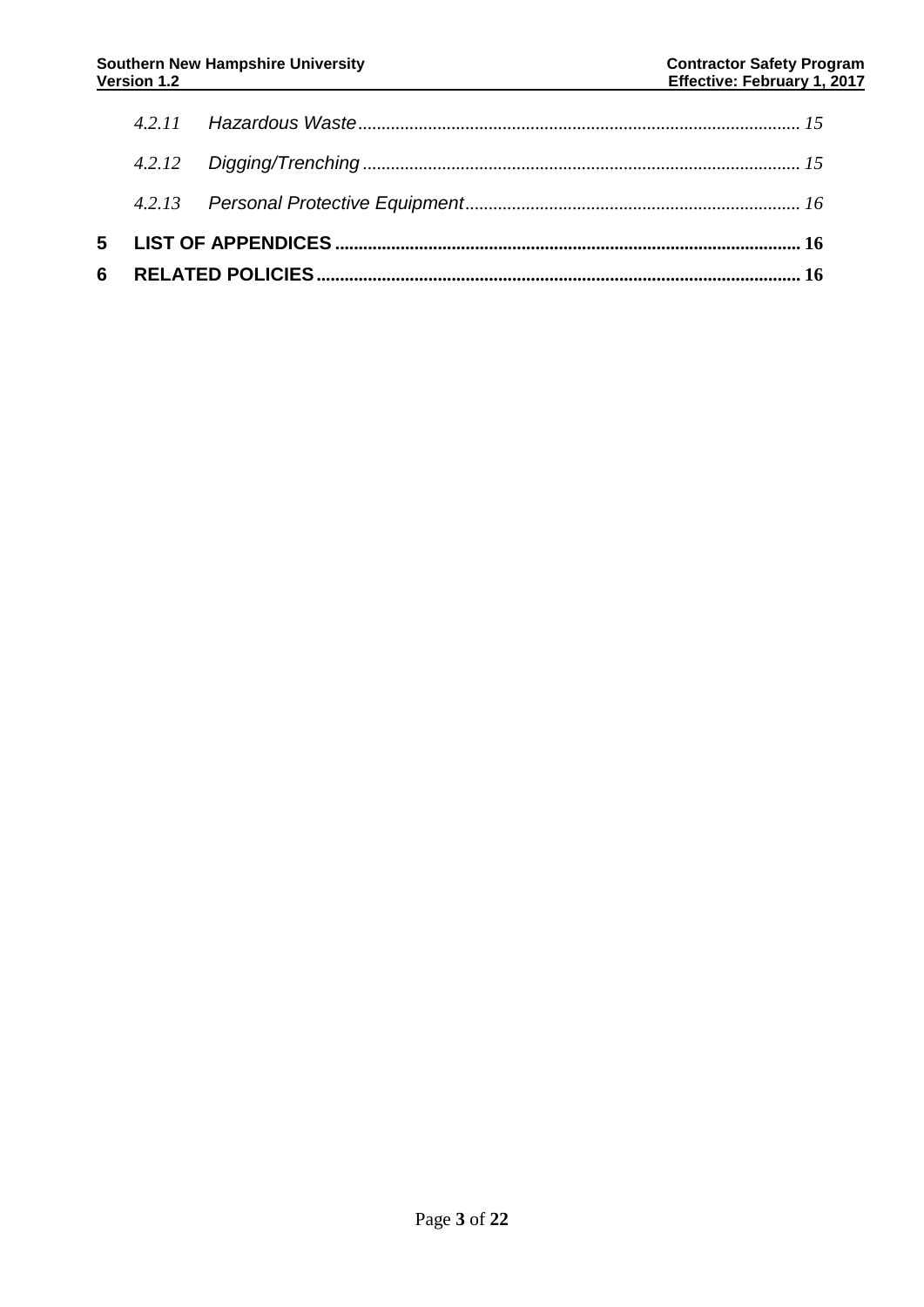# <span id="page-3-0"></span>**1 Introduction**

As an institute of higher learning dedicated to the development of the global and local community, Southern New Hampshire University (the University) has experienced exponential growth in both its online educational program and traditional campus experience. With this expansion comes the need for increased and improved infrastructure that includes the involvement of local specialists contracted to perform the work associated with this growth. The University recognizes that with the increased presence of contractors on campus sites and satellite offices, a comprehensive contractor safety program is necessary for the safety and health of the campus community and contract employees. The Contractor Safety Program was developed to address the measures that the University expects contractors to follow to ensure the safety and health of all involved.

# <span id="page-3-1"></span>**2 Definitions**

| <b>Alteration of</b><br><b>Terrain (AoT)</b><br><b>Permit</b> | A permit required by the New Hampshire Department of<br>Environmental Services that requires particular measures to<br>be taken to protect surface water quality by controlling soil<br>erosion and managing, treating, and recharging stormwater<br>runoff from development activities.                                                                                                                                                                                                                                                                                                                                                                                                                                                                                                                           |  |
|---------------------------------------------------------------|--------------------------------------------------------------------------------------------------------------------------------------------------------------------------------------------------------------------------------------------------------------------------------------------------------------------------------------------------------------------------------------------------------------------------------------------------------------------------------------------------------------------------------------------------------------------------------------------------------------------------------------------------------------------------------------------------------------------------------------------------------------------------------------------------------------------|--|
| <b>Asbestos</b><br><b>Containing</b><br><b>Material (ACM)</b> | Any material that contains any type of asbestos in an amount<br>greater than one percent by weight, area, or volume, either<br>alone or mixed with other fibrous or non-fibrous materials.                                                                                                                                                                                                                                                                                                                                                                                                                                                                                                                                                                                                                         |  |
| <b>Confined Space</b>                                         | An area that is large enough for whole body entry, has limited<br>or restricted access, and is not designed for continuous<br>occupancy.                                                                                                                                                                                                                                                                                                                                                                                                                                                                                                                                                                                                                                                                           |  |
| <b>Construction</b><br><b>Work</b>                            | New construction, or the repair of existing facilities/<br>replacement of structures and their components that improves<br>the facility. Work that is large in scale and/or complexity<br>would be considered construction work even without<br>improvement.                                                                                                                                                                                                                                                                                                                                                                                                                                                                                                                                                       |  |
| <b>First Aid</b>                                              | As defined in 29 CFR 1904.7(b)(5)(ii):<br>using a non-prescription medication at non-prescription<br>strength; administering tetanus immunizations; cleaning,<br>flushing or soaking wounds on the surface of the skin; using<br>wound coverings such as bandages, Band-Aids™, gauze<br>pads, or using butterfly bandages or Steri-Strips; using hot or<br>cold therapy; using any non-rigid means of support, such as<br>elastic bandages, wraps, non-rigid back belts; using<br>temporary immobilization devices while transporting an<br>accident victim; drilling of a fingernail or toenail to relieve<br>pressure, or draining fluid from a blister; using eye patches;<br>removing foreign bodies from the eye using only irrigation or a<br>cotton swab; removing splinters or foreign material from areas |  |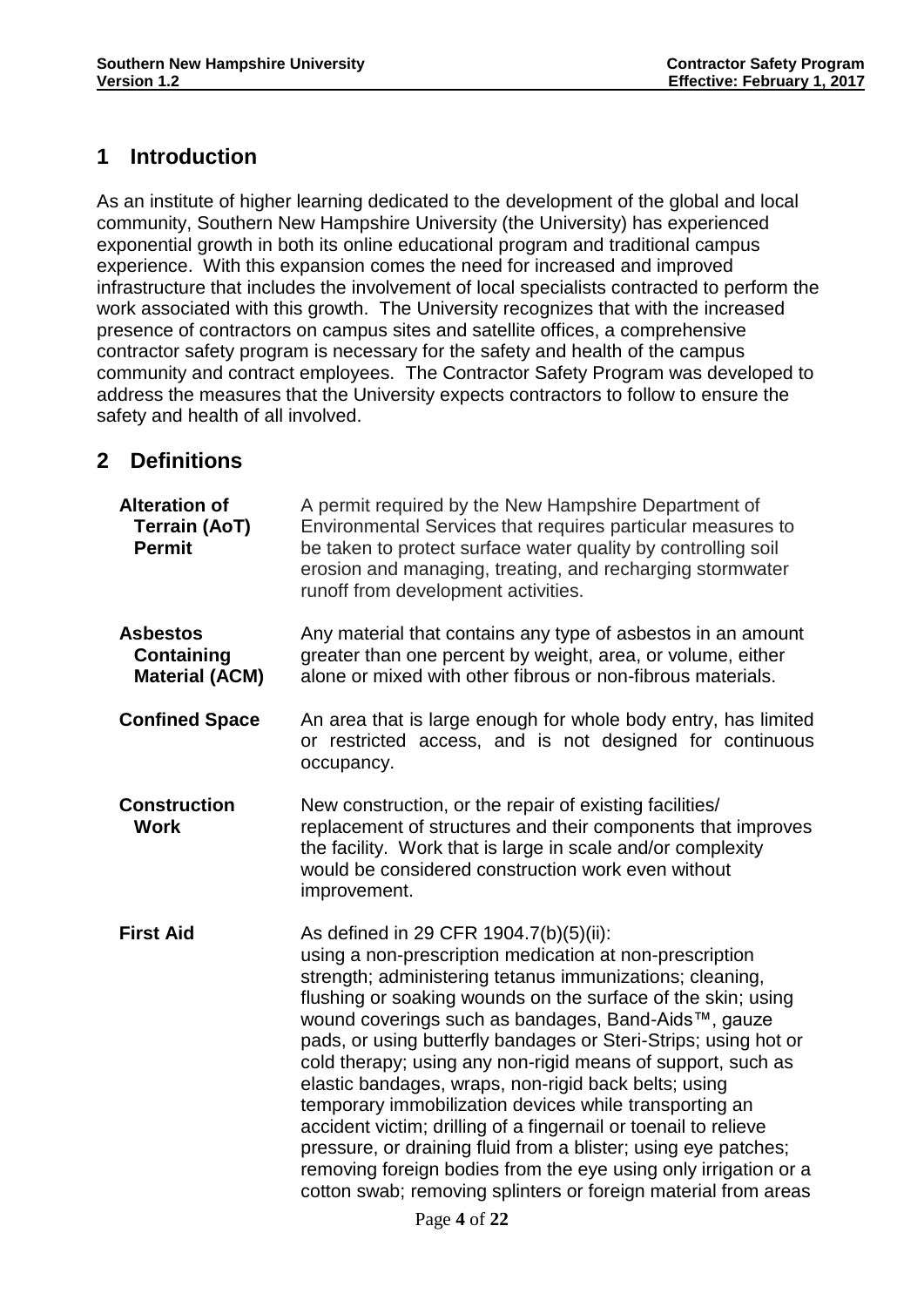other than the eye by irrigation, tweezers, cotton swabs or other simple means; using finger guards; using massage; drinking fluids for relief of heat stress. **Hazardous Waste** A waste regulated by the Resource Conservation and Recovery Act (RCRA). Hazardous Waste has properties that make it dangerous or capable of having a harmful effect on human health or the environment. Under this Program, a Hazardous Waste means a substance specifically listed as a hazardous waste by RCRA. The substance may exhibit one or more of the following characteristics: ignitability, corrosivity, reactivity, or toxicity. **Hot Work** Work involving electric or gas welding, cutting, brazing, or similar flame or spark-producing operations **Maintenance Work** Work performed to keep equipment or structures in proper condition through anticipated, routine or periodic measures. Maintenance work is performed to keep equipment or structures in their existing state. **National Pollutant Discharge Elimination System (NPDES)** the United States. A federal permit program administered by the Environmental Protection Agency that addresses water pollution by regulating point sources that discharge pollutants to waters of **Point of Contact (POC)** A representative of the University who is responsible for communicating the needs and requirements of the University to contractors on construction or service projects. The POC may be a Facilities Management Supervisor or Manager from Facilities Management, a Facilities Designated Project Manager, or a Representative from Information Technology Services (ITS), Audio Visual Services (AV), or Athletics. **Safety Data Sheet (SDS)** A safety document developed by a chemical manufacturer that communicates the hazards and potential health effects of a chemical or mixture as well as safe working procedures and protective measures to be taken when working with the chemical or mixture.

# <span id="page-4-0"></span>**3 Policy**

# <span id="page-4-1"></span>3.1 **Scope**

This program applies to all University owned, leased, and operated facilities, and to all work performed by contractors, sub-contractors, consultants and service providers hired by the University.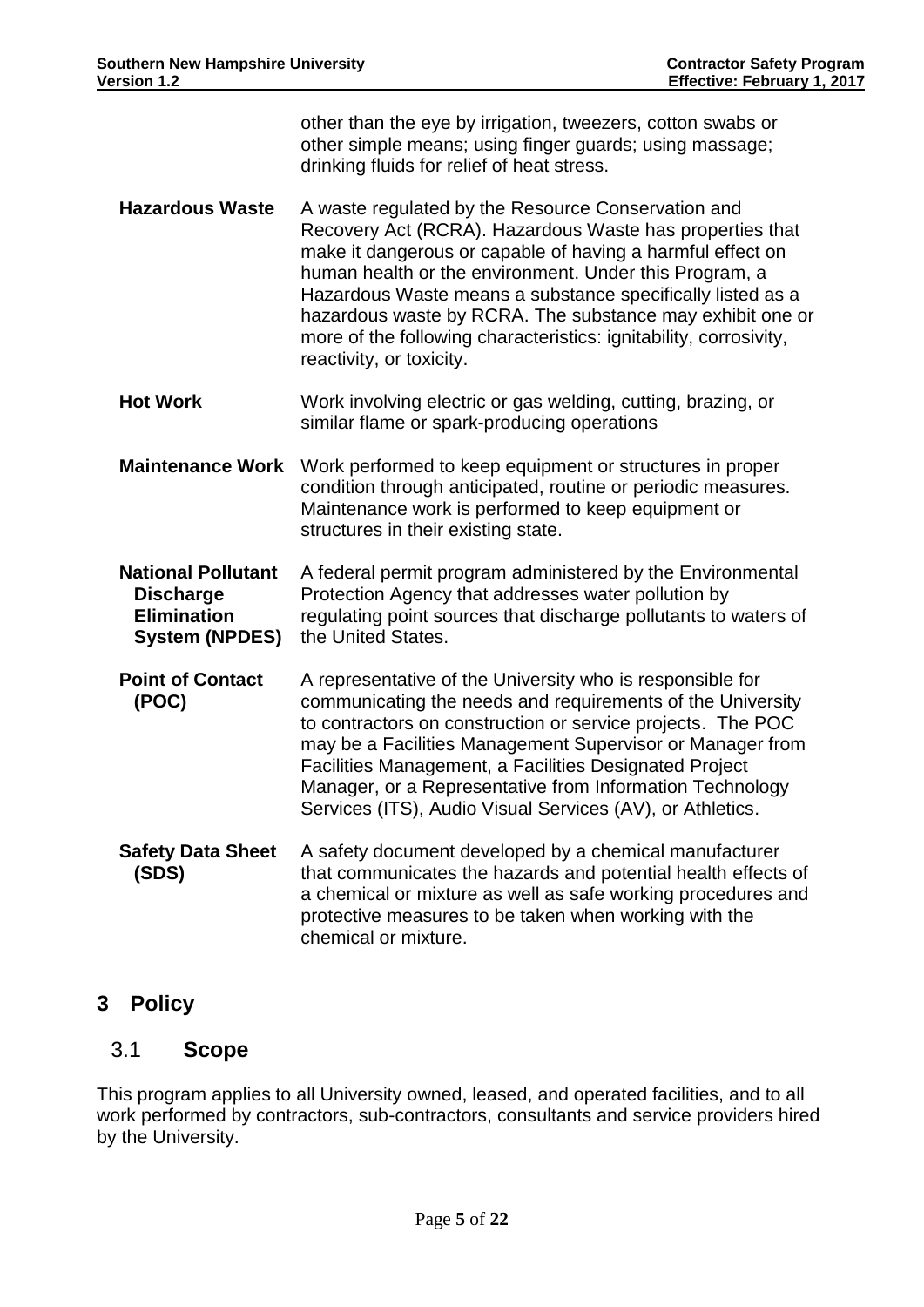This program does not apply to agencies, corporations, or individuals not in contractual agreement with the University (i.e. media, regulatory agencies).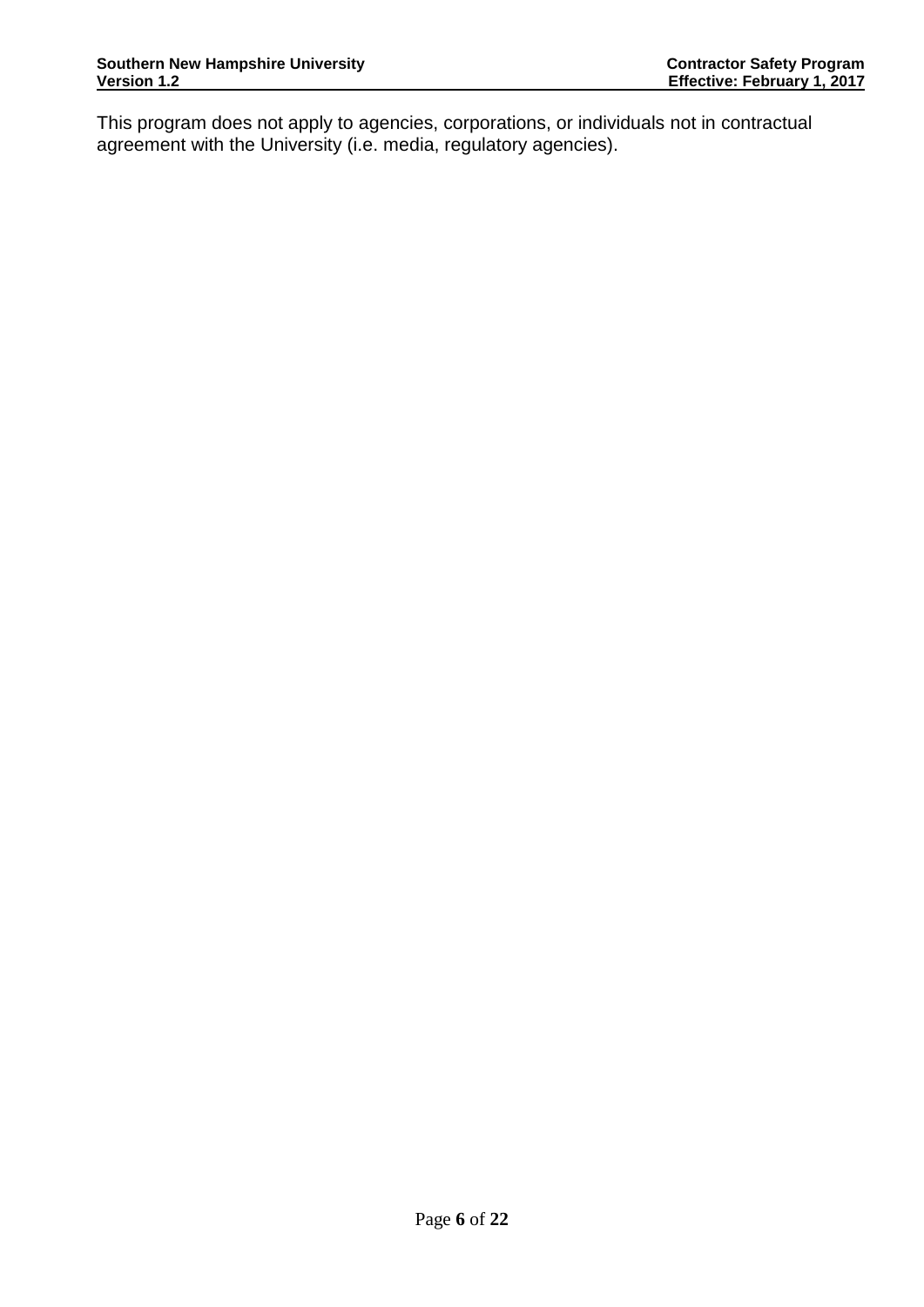# <span id="page-6-0"></span>3.2 **Purpose**

This program is intended to establish the guidelines and rules necessary to ensure that all contractor work is carried out safely to minimize the possibility of injury or harm to the contractors' employees, University employees, students and visitors.

It also provides an avenue for contractors to communicate their safety plans, policies and procedures to the University. If the contractor has safety protocols that are more stringent than this program, the contractor protocols should be followed.

# <span id="page-6-2"></span><span id="page-6-1"></span>3.3 **Roles and Responsibilities**

# 3.3.1 **Southern New Hampshire University**

### **Office of Procurements and Contracts**

Contractors who are part of the Southern New Hampshire University Qualified Contractor Program:

- Provide contractors with a copy of the Contractor Safety Program and acquire a signed Contractor Safety Program Acknowledgement Form
- Provide the Safety Program Manager with a signed Contractor Safety Program Acknowledgement Form

### **Facilities Management Supervisor or Manager, Project Manager, or ITS/AV/Athletics Representative**

Contractors who are not part of the Southern New Hampshire University Qualified Contractor Program:

- Provide contractors with a copy of the Contractor Safety Program and acquire a signed Contractor Safety Program Acknowledgement Form
- Provide the Safety Program Manager with a signed Contractor Safety Program Acknowledgement Form
- Act as a POC with the contractor liaison for day to day and emergency communications
- Act as a liaison between the contractor and Safety Program Manager
- Ensure contractor is aware of, understands, and is willing to abide by this program
- Enforce safety rules of the University, particularly those implemented to control the hazards of the contracted process
- Inform the contractor of the presence of hazards (chemical, electrical, mechanical, and hydraulic) in or near the work area.
- Notify the Safety Program Manager if the contractor will be generating hazardous waste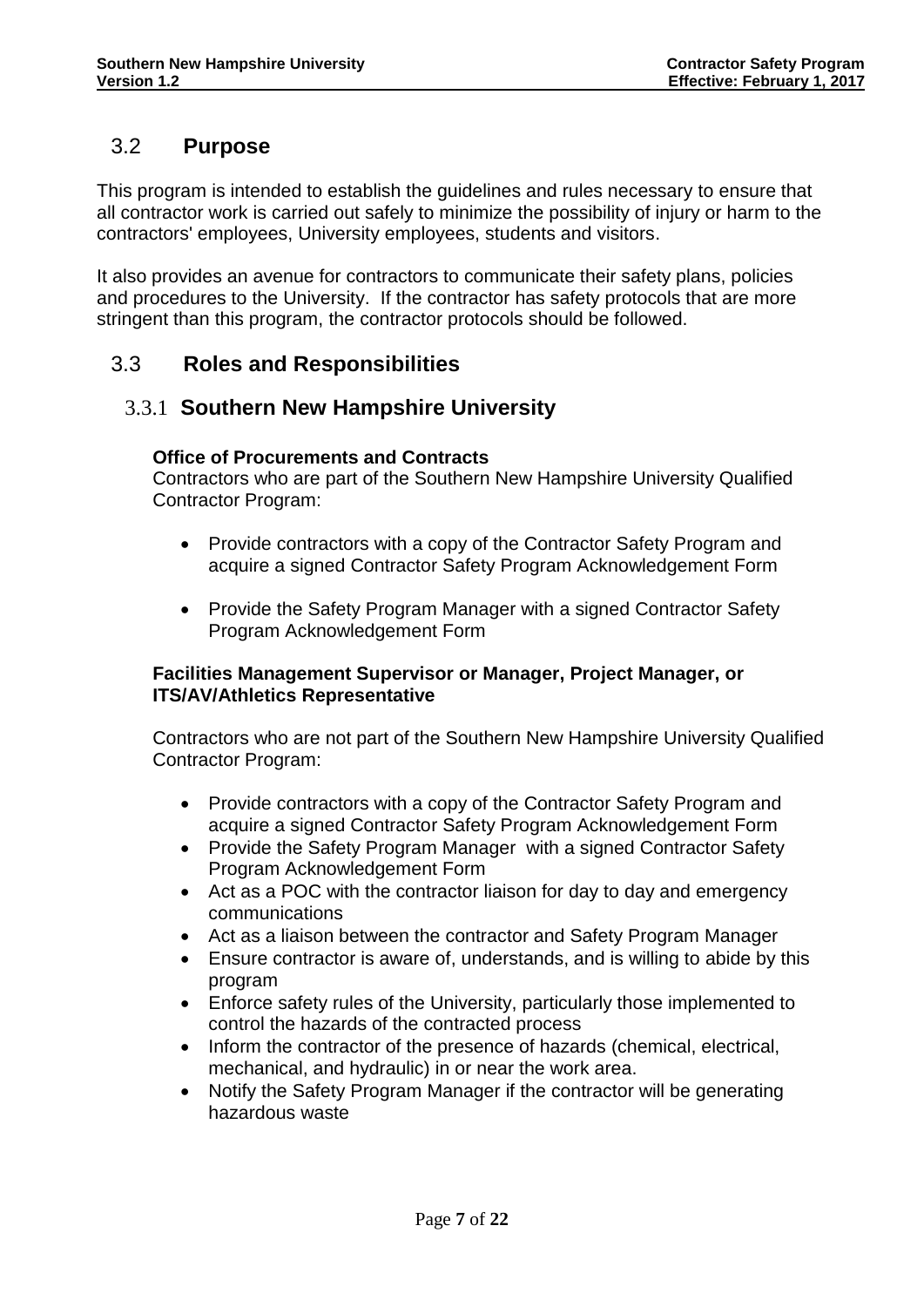- In conjunction with the Safety Program Manager:
	- o Confirm the presence of contractor safety plans, policies and procedures as applicable to the scope of work of the contractor. Request written copies, as needed.
	- o Ensure that the contractor knows the applicable provisions of the Crisis Management Procedures and Protocol available through Public Safety (Appendix A)
	- o Periodically evaluate the contractor's fulfilment of his or her responsibilities under this policy

### **Safety Program Manager**

- Provide support to Supervisors, Project Managers and ITS Representatives
- Review documentation of contract employee training
- In conjunction with the Facilities Management Supervisor or Manager, Project Manager, or ITS Representative:
	- o Confirm the presence of contractor safety plans, policies and procedures as applicable to the scope of work of the contractor. Request written copies, as needed
	- o Ensure that the contractor knows the applicable provisions of the Crisis Management Procedures and Protocol available through Public Safety (Appendix A)
	- o Periodically evaluate the contractor's fulfilment of his or her responsibilities under this policy

# <span id="page-7-0"></span>3.3.2 **Contractors**

- Provide 48 hours advance notification to the University Point of Contact prior to start of work
- Be knowledgeable about and comply with local, state, and federal labor, safety, and environmental regulations applicable to the work performed and services provided
- Be familiar with this Contractor Safety Program and comply with program elements.
- Be familiar with the applicable provisions of the Crisis Management Procedures and Protocol available through Public Safety (Appendix A)
- Provide POC with safety plans and contract employee safety training documentation applicable with services provided, as requested
- Provide a signed Contractor Safety Program Acknowledgement Form to the Office of Procurement and Contracts (Appendix B) or POC
- Designate a Liaison who is responsible for the day-to-day and emergency contacts and communications with the University POC
- Obtain all licences or permits prior to beginning work
- Take reasonable steps to ensure that measures are in place to protect University employees, students, contractors and sub-contractors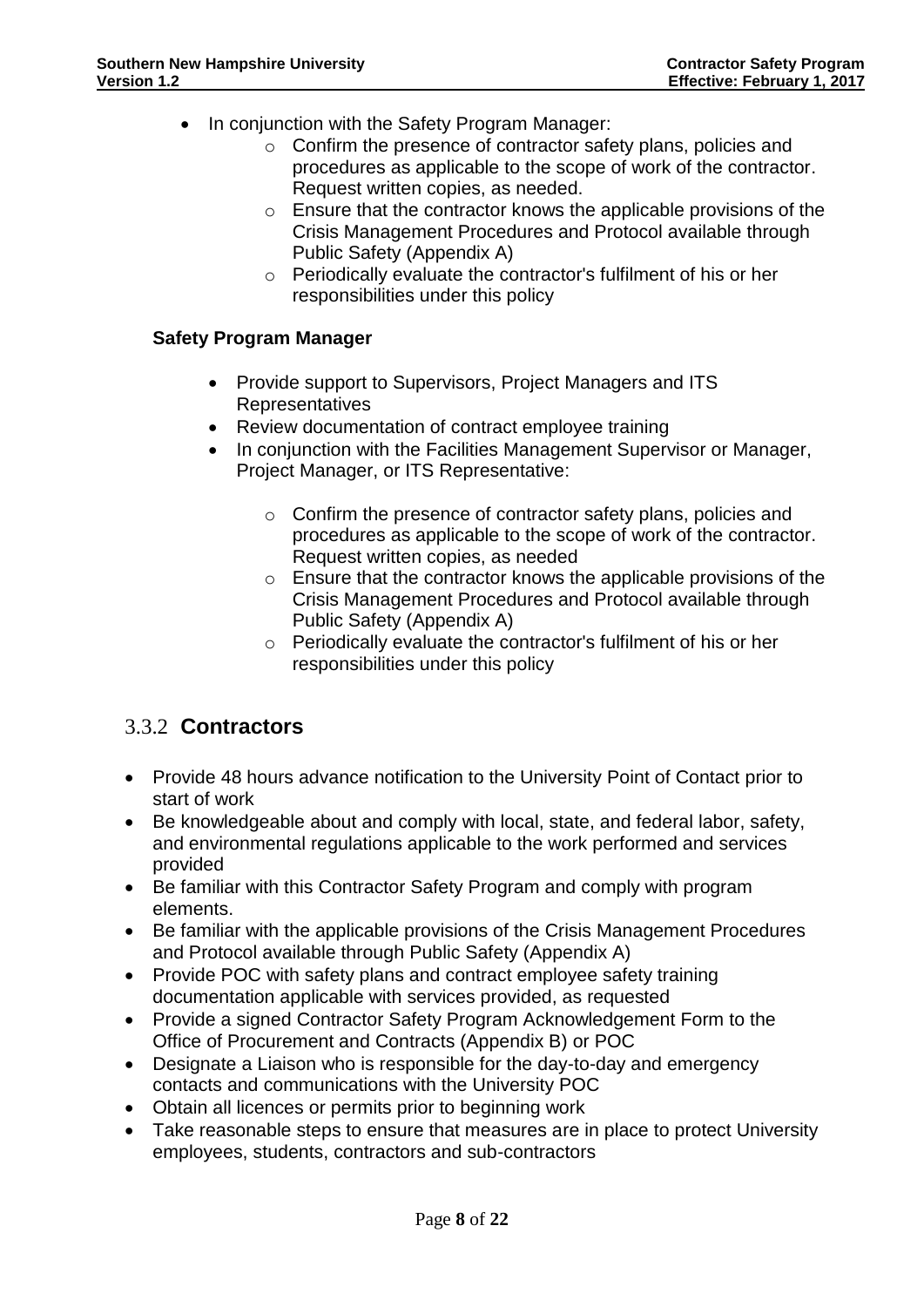- Verify that contract employees possess the knowledge, ability, training, and experience to safely complete performed work
- Develop and implement safe work practice procedures to control contract employee entry into hazardous work areas
- Maintain a contract employee injury and illness log

# <span id="page-8-1"></span><span id="page-8-0"></span>**4 Safety Requirements**

# 4.1 **General Requirements**

# <span id="page-8-2"></span>4.1.1 **Security**

Contractors are required to identify themselves as contractors, either through use of a contractor supplied badge, a garment that identifies the contract company, or other means that clearly indicates that the person is a contractor. All contractors (other than those that report to a construction job site and follow the security and check-in procedures of the general contractor) must schedule work in advance with their University POC. Contractors must be accompanied by a University representative any time they require access to a student or residential director's private living space. Additionally, any contractor who must access locked IT/Telecom closets, must be accompanied by a representative of ITS.

For work on campus, contractors may request keys at the Operations Center for daily use. Keys must be returned before the contractor leaves campus. At the time that keys are requested, the contract employee must leave his/her driver's license and contact information. See Appendix C for the Facilities Key Policy.

# <span id="page-8-3"></span>4.1.2 **Weapons**

With the exception of law enforcement authorized to carry, firearms and other weapons are not allowed on campus or any other University owned property, regardless of the existence of a permit to carry

# <span id="page-8-4"></span>4.1.3 **Smoking/Drug Use**

Contractors are expected to arrive onsite free of any adverse effects of illegal and prescription drugs or alcohol. The use of alcohol or illegal drugs while on campus or other University owned or leased property is forbidden.

Smoking is not allowed in any buildings, on any athletic fields or within 25 feet of any building entrance. Contractors who smoke must use designated receptacles for proper disposal.

# <span id="page-8-5"></span>4.1.4 **Emergencies and Evacuations**

# **General Emergency Procedures**

Emergencies may arise that affect the building where the contractor is working or the entire campus, including weather related emergencies, bomb threats, acts of terrorism, fires, or hazardous chemical spills. The University POC will inform the contractor liaison of any emergency situations that could affect the contractor, including closures due to weather.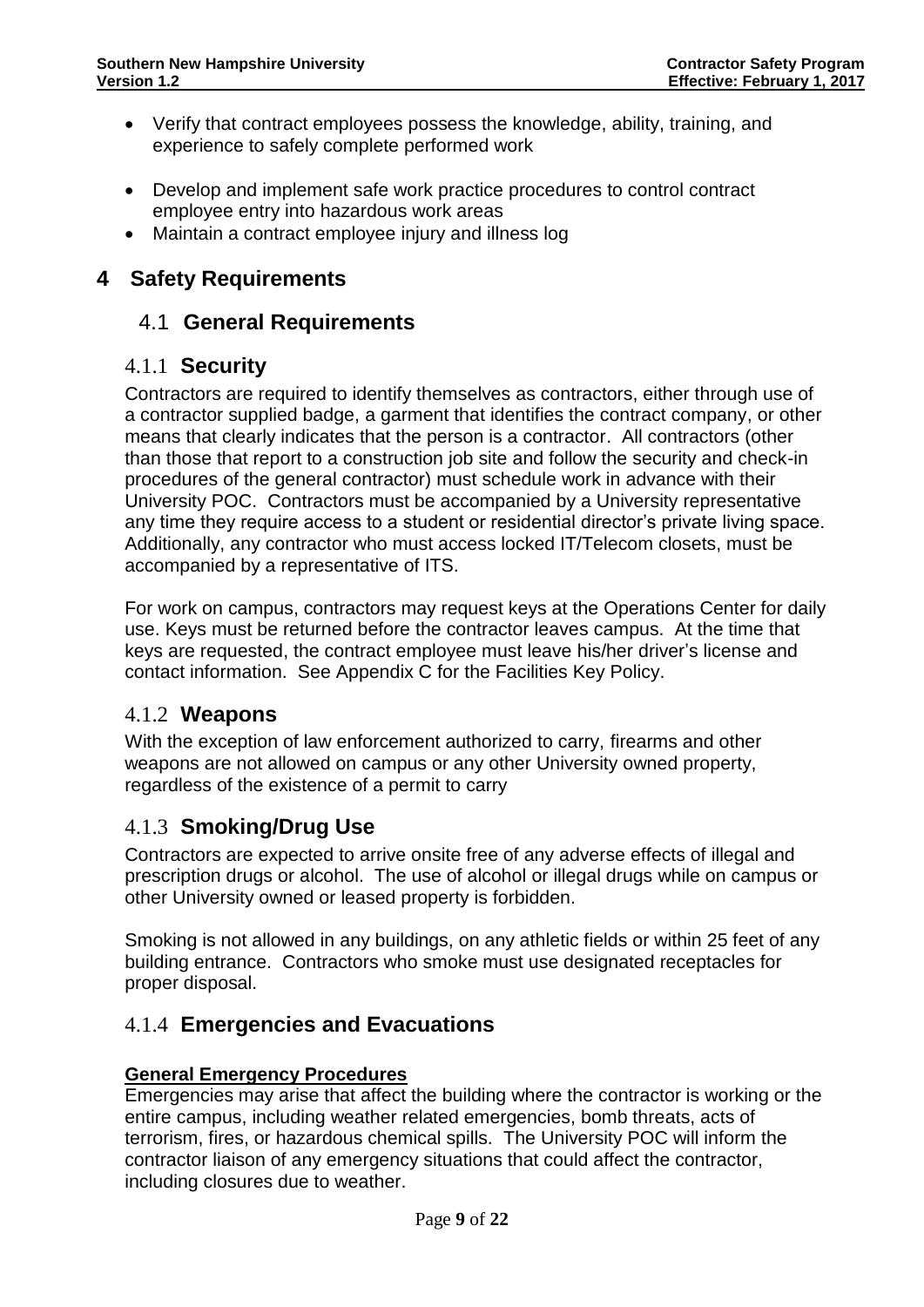### **Medical Emergencies**

In the event of a medical emergency involving contractor employees, the contractor should dial 8-911 if using a university phone to be connected to Public Safety. If a University phone is not available, use a cell phone to call Public Safety at 603-645- 9700 after calling 911. Public Safety will be able to provide more detailed information on building location on campus, and will meet emergency response. Contractors are encouraged to program their phones with the Public Safety number. There are AEDs located throughout campus that are available for contractor use if needed.

For non-emergencies where the injured would like to have a medical evaluation, the contractor should use a local Urgent Care clinic or hospital emergency department. The University Wellness Center may not be used by contractors.

For first aid, contractors are expected to provide and maintain their own first aid kit.

### **Fires/Evacuations**

The University POC is responsible for ensuring that the contractor and its employees are aware of the evacuation procedures for their work area. In the event of an evacuation alarm, contractors will proceed to the nearest exit and gather at a safe distance at least 500 feet from the building. Contractors must notify their POC if they evacuate their work area or building.

If a fire is discovered by a contractor, the contractor should activate the building alarm pull station and call 8-911 if using a campus phone, or 911 via cell phone. Fire extinguishers may only be used by trained operators.

# <span id="page-9-0"></span>4.1.5 **Conduct**

### **General**

Contractors are expected to treat students, staff, faculty, and University visitors as well as other contractors and subcontractors with respect at all times. The University has a zero tolerance policy for harassment or inappropriate behavior of any type. Behavior that will not be tolerated includes:

- racial, ethnic, or sexual remarks or slurs
- foul language and obscene gestures
- flirtatious comments or actions
- comments about a person's body
- catcalling
- any type of threat
- improper touching or assault
- photos, cartoons or drawings of inappropriate sexual, racial or ethnic content

A contractor employee displaying any of the above behaviour will be asked to leave the campus immediately and will not be allowed to return.

### **Work Practices**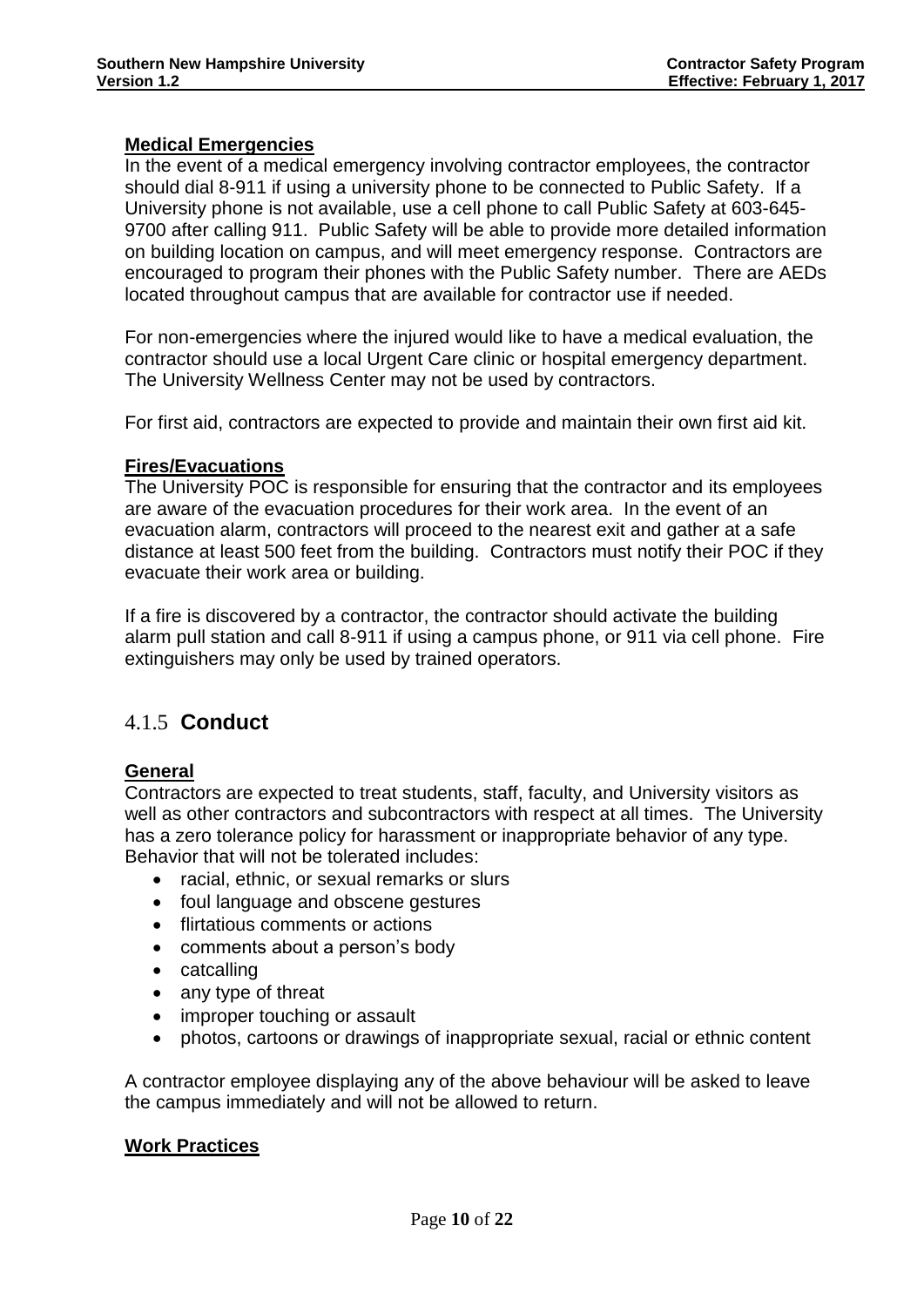Contractors are expected to abide by the rules conveyed to them by their POC, including the policies in this program as well as any posted procedures in their work area. Additionally, contractors should abide by the following standards:

- Fighting and horseplay are not allowed
- The use of compressed air to clean clothing, body, or work areas is not allowed
- Machinery and tools must be maintained in good working order, with the appropriate safety devices (i.e. portable GFCIs)
- Tools and equipment will be moved to and from elevated surfaces via a rope, bucket or work belt, not by throwing or dropping
- Contractors must supply their own tools and equipment, including ladders.
- Contractors may not block fire protection devices, alarm pull stations, aisles, exits or electrical panels.
- Proper PPE must be worn by contractors.

# <span id="page-10-0"></span>4.1.6 **Injury and Accident Reporting**

In the event that a contractor is injured and requires medical attention beyond first aid or an injury occurs to a University community member (any degree of injury) due to contractor behaviour, the University POC must be informed of the injury as soon as possible. The contractor will be responsible for conducting an accident or incident investigation and identifying the root cause as well as any corrective actions.

The contractor is responsible for maintaining its own injury log and is required to make any notifications required by federal, state, or local law to OSHA, the NH Department of Labor, or any other federal, state, or local agency.

# <span id="page-10-1"></span>4.1.7 **Housekeeping**

Contractors are expected to maintain a clean and orderly work site during work hours, making sure that all walkways, doorways and exit routes are accessible and unobstructed. Any cords, hoses or cables must be located so as to not create a trip hazard or located in a spot where they can be taped down to prevent a trip hazard.

Contractors are expected to clean up their work areas each day that they are on-site. They are expected to acquire their own dumpster for their construction waste. For small jobs generating small amounts of refuse (less than 55 gallons), University provided dumpsters may be used, if approved by the Director of Facilities. Under no circumstances may chemicals, oils, greases, paints, solvents, or other commonly used chemicals be disposed of in the University dumpster or via drain disposal. The Safety Program Manager must be contacted to determine the appropriate disposal method.

# <span id="page-10-2"></span>4.2 **Specific Requirements**

# <span id="page-10-3"></span>4.2.1 **Hazard Communications and Hazardous Materials**

If hazardous materials will be used by the contractor at the University, the contractor must provide hazard information, safe work procedures and emergency protocols to its employees per OSHA's Hazard Communication Standard. All chemicals must be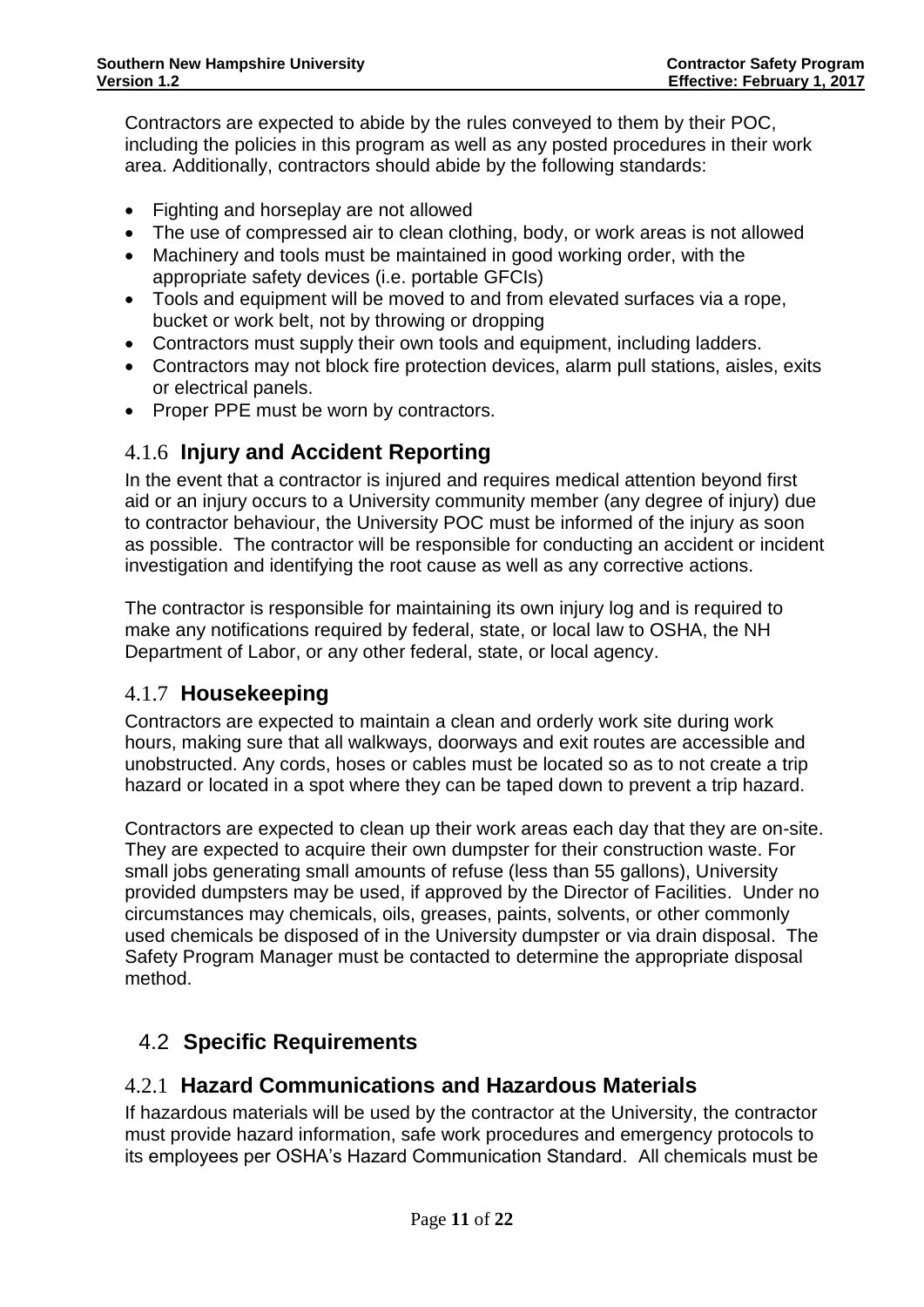labelled and contained per the standard and Safety Data Sheets must be available for review by the Safety Program Manager if requested.

The University maintains safety data sheets for all hazardous materials on campus and non-campus owned/operated sites. The University POC for the project will ensure that the contractor is aware of all chemical hazards for which there is the potential for exposure and provide SDSs, if requested.

# <span id="page-11-0"></span>4.2.2 **Air Contaminants**

Contractors are expected to take measures to control the release of hazardous air contaminants and fugitive emissions including nuisance dust, chemicals, and hazardous materials such as lead dust, silica, and asbestos.

When possible, contractors will select the least toxic material to complete the job. Sources of air contaminants, including exhaust from idling vehicles, must be kept away from building air in-takes. If the contractor will be using materials for which there is an established OSHA permissible exposure limit (PEL), the contractor will take steps to ensure the PEL is not exceeded. In cases where there is reasonable anticipation that the PEL could be exceeded or building occupants report objectionable concentrations of air contaminants or health effects from air contaminants, the contractor will be responsible for monitoring for contaminants and establishing control measures. If control measures to keep contaminants below the PEL are not feasible, access to the work area will be restricted to authorized personnel wearing the appropriate personal protective equipment.

# <span id="page-11-1"></span>4.2.3 **Work at Heights**

# **Roof Access**

If a contractor requires access to the roof of a building, the Facilities POC will coordinate access. Some buildings have chemical fume hoods with roof-top emissions. Continuity of chemical fume hood operation must be maintained for the health and safety of the building occupants; however, contractors must be protected from fume hood emissions as well. Roof work performed on buildings with roof-top chemical fume hood emissions must be coordinated with the department that uses the fume hood.

### **Fall Protection**

Maintenance work performed from a height greater than 4 feet and construction work performed from a height greater than 6 feet requires guardrails, safety net(s), or a personal fall arrest system. The University POC will inform the contractor if the work area does not have fall protection so that temporary fall protection controls may be taken.

### **Aerial Lifts**

A contractor doing work that requires an aerial lift must follow 29 CFR 1910.67 Vehicle-Mounted Elevating and Rotating Work Platforms Standard for general industry or 29 CFR 1926.453 for construction activities, as applicable. Any contract personnel operating an aerial lift must be trained and authorized, perform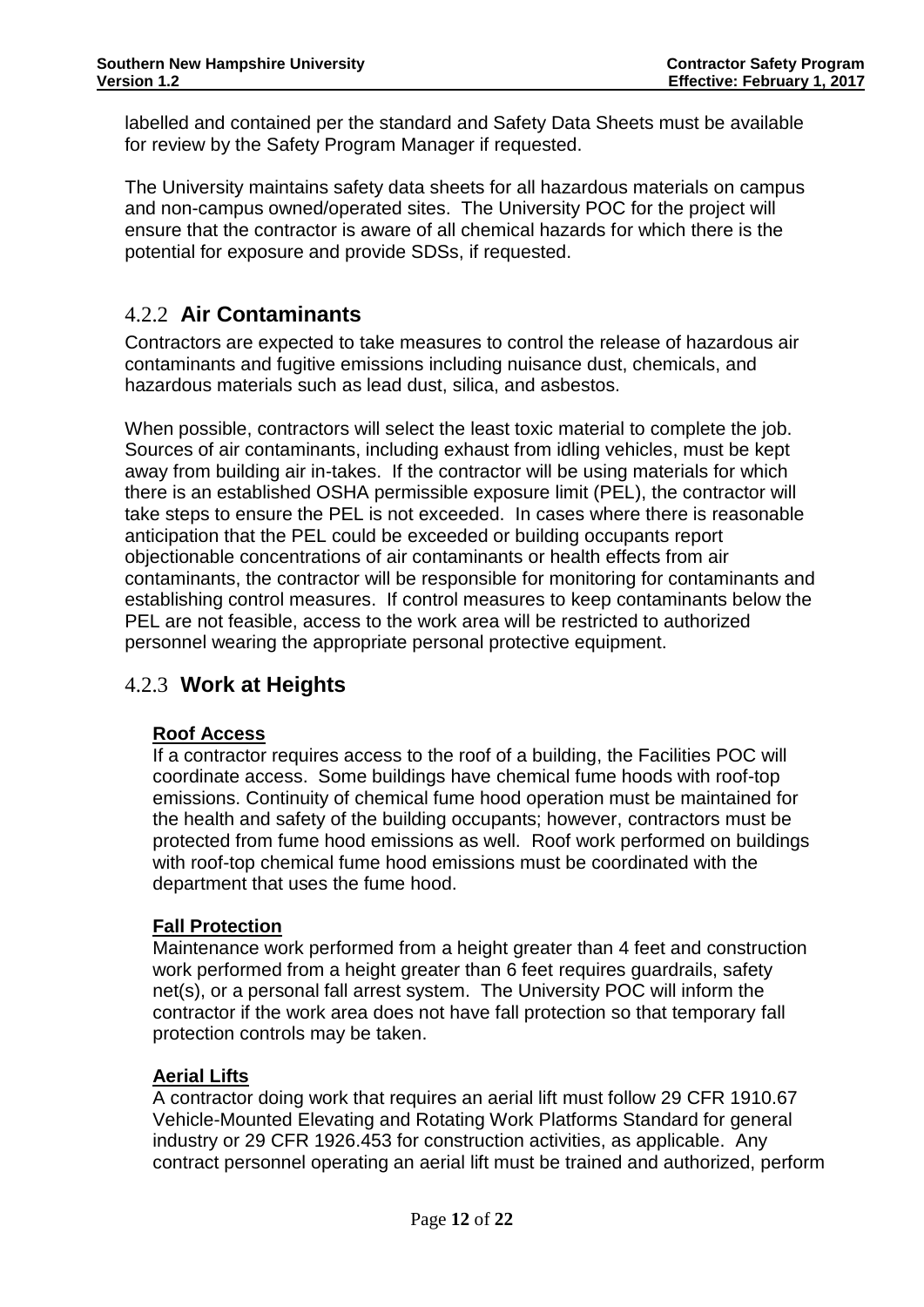a pre-start and work zone inspection, ensure gates and openings are closed and wear appropriate personal fall arrest equipment.

### **Ladders and Scaffolding**

Contractors are required to provide their own ladders. In rare instances at the discretion of Facilities Management, contractors may borrow a University owned ladder as long as they provide documentation that they have completed ladder safety training. When using ladders, contractors are expected to select a ladder appropriate for the work being performed and to use safe work practices per 29 CFR 1910.25-.26 and 29 CFR 1926.1060.

Contractors erecting scaffolds must ensure that they are compliant with 29 CFR 1910.28, Safety Requirements for Scaffolding. Scaffolds must be secured from access during non-working hours.

# <span id="page-12-0"></span>4.2.4 **Asbestos**

During demolition and renovation, contractors may encounter asbestos containing materials (ACM). ACM may be present in roofing materials, thermal insulation, ceiling tiles, adhesives, textured paints/coatings, and joint compounds. During past demolitions and renovations, the University has conducted surveys of different building materials that historically have been asbestos containing, and keeps a log of areas that have been tested. Contractors will be informed by their Facilities POC of the location of suspect or known asbestos containing materials in the work area. If the contractor will be performing renovation or demolition and it is not known if ACM is present, it will be assumed the material is ACM or a qualified consultant will be employed to perform sampling and determine if asbestos is present. If the material is assumed to be or proven to be ACM, a qualified asbestos abatement contractor will be retained for removal. Contractors may not damage or disturb known or suspected ACM unless they have been specifically employed by the University to do so and they are licensed as a NH Asbestos Abatement contractor.

Contractors must comply with OSHA's asbestos standard, 29 CFR 1926.1101, including the requirements for multi-employer worksites, regulated areas, exposure assessments and monitoring, hazard communication, housekeeping and contract employee training. Verification that this training has been provided will be supplied to the University upon request.

# <span id="page-12-1"></span>4.2.5 **Stormwater Management**

In many cases, a National Pollutant Discharge Elimination System (NPDES) or Alteration of Terrain (AoT) permit will be required for construction activities. In these cases the requirements of the NPDES Stormwater Pollution Prevention Program (SWPPP) or AoT permit for erosion and sediment control, chemical treatment, and pollution prevention developed for that project must be followed. For smaller construction projects in which an NPDES or AoT permit is not required, contractors are expected to perform activities in a manner that will minimize the impact to stormwater. In particular they will minimize exposure of stormwater to pollutants (chemical, sand, oils, grease, etc.) by properly storing chemicals and products,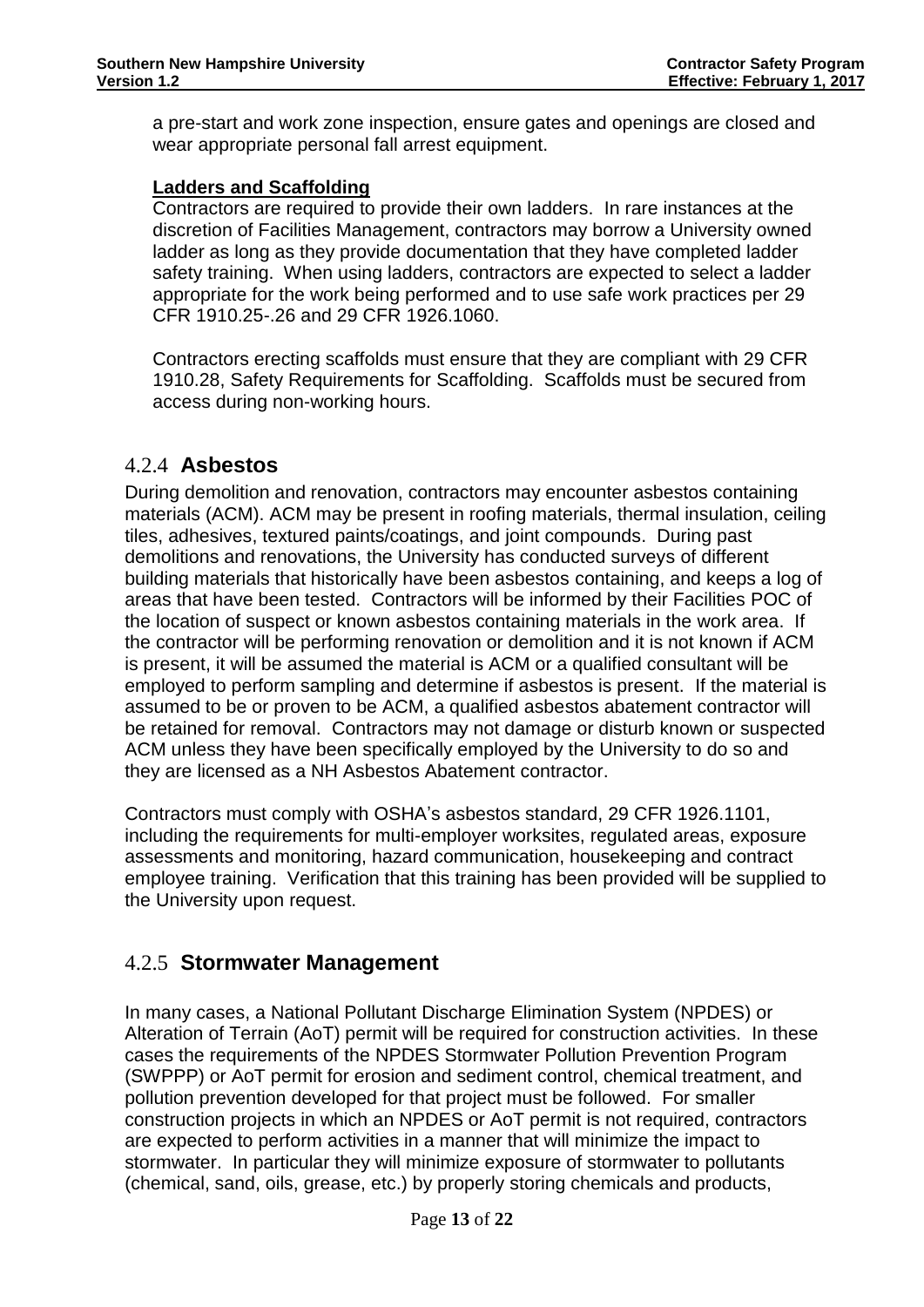practicing good housekeeping, maintaining equipment and vehicles, cleaning up spills promptly, controlling erosion, minimizing and controlling dust generation, and storing waste in covered containers.

# <span id="page-13-0"></span>4.2.6 **Confined Spaces**

Contractors performing work in confined spaces on campus or any University owned properties must maintain their own written confined space entry program, including training their employees and making arrangement for rescue. Entry into the confined space will be coordinated with the University POC, and must be coordinated at least 24 hours ahead of time for entry to perform routine maintenance or repairs.

In situations where there will be entry by both a University employee and a contract employee in the same confined space, each will execute their confined space entry procedures independently (i.e. the contract and University employees will both perform air sampling and have their own attendants and permits).

The University POC will inform the contractor of the hazards associated with the confined spaces that the contractor intends to enter.

# <span id="page-13-1"></span>4.2.7 **Lock-out/Tag-out & Control of Hazardous Energy, Utilities Impairment**

Contractors may be involved in work that requires that electrical, mechanical, thermal, hydraulic, pneumatic or chemical energy is isolated or de-energized. In these cases, contractors must have their own written Lockout/Tagout program and supply their own locks, tags, and other equipment used to de-energize the equipment. The Facilities POC will notify the contractor if there are specific written procedures for the equipment; the contractor will be expected to follow these written procedures. Anytime a contractor locks out a device, the contractor must notify the POC. If a contractor encounters a lock-out device that interferes with their work, they must contact the Facilities POC to determine the course of action. They may not remove the lock or tag.

The contractor is responsible for making sure that all affected employees (including subcontractors) understand and comply with the restrictions of this program.

Additionally, any contractors likely to encounter or impair utilities must complete the Utility Service/Impairment of Alarm and Safety Systems form in Appendix D. This form will be submitted to the POC at least 48 hours before the planned work.

# <span id="page-13-2"></span>4.2.8 **Electrical Safety**

Electrical work performed by contractors must be performed by qualified electricians and be compliant with NFPA 70E and applicable OSHA general industry or construction standards.

Contractors must use Ground-Fault Circuit Interrupters (GFCI) with all power tools and equipment and must make sure that electrical cords on their tools and equipment are not damaged. At greater than 50 volts live parts must be put in an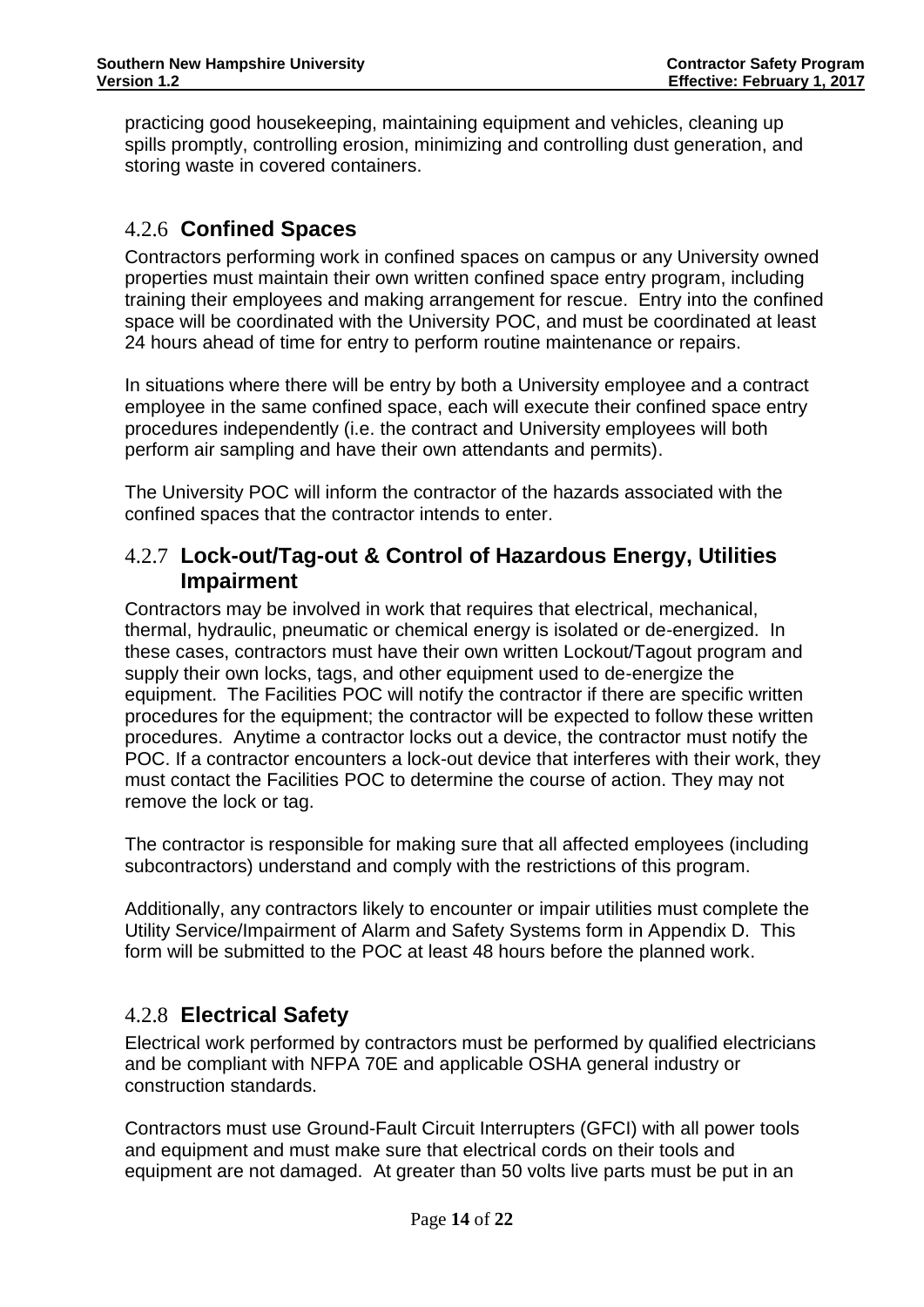electrically safe work condition, unless de-energizing introduces increased hazards or is infeasible due to equipment design. The contractor must notify the University POC before work starts if work on live parts is required, and must show proof of proper PPE for the electrical hazard.

# <span id="page-14-0"></span>4.2.9 **Hot Work**

Facilities Management has a Hot Work Program which applies to employees and contractors whenever welding, torch cutting, brazing, bronzing, soldering, or any other task that involves generation of heat or sparks is done outside of a designated welding area. Prior to performing any hot work, contractors must notify the POC. The Facilities POC will assist the contractor with acquiring a hot work permit via the Safety Program Manager or designee.

Contractors are responsible for fulfilling the requirements of the person authorized to perform hot work and the fire watch personnel, including training on hot work safety procedures and providing an appropriate fire extinguisher for the hazards.

# <span id="page-14-1"></span>4.2.10**Fire/Life Safety Compliance**

In the event that a contractor is performing work on the fire detection or sprinkler system that requires that an alarm or sprinklers are taken off-line, the contractor will notify the responding fire department as soon as possible. The responding fire department will determine the need for a fire watch in accordance with the fire or life safety code adopted by the department. In some cases the fire department may require that the fire watch role is performed by a member of the fire department. If not, it will be the responsibility of the contractor to provide a fire watch whose sole duty is to act as a fire watch for the duration that that the alarm or sprinkler system is disarmed.

# <span id="page-14-2"></span>4.2.11**Hazardous Waste**

Hazardous waste generated by a contractor while performing work for the University is both the responsibility of the University and the contractor. However, the University will assume generator duties, unless it is otherwise agreed upon prior to the start of work. If hazardous waste is expected to be generated, the Safety Program Manager must be notified. The Safety Program Manager will advise the contractor on proper storage and labelling while the hazardous waste is generated and will coordinate the shipment of the hazardous waste via a hazardous waste disposal company. Contractors must provide information on the characteristics of the hazardous waste (i.e. safety data sheets, analytical reports, process knowledge) so that the Safety Program Manager can ensure proper disposal.

# <span id="page-14-3"></span>4.2.12**Digging/Trenching**

The hazards associated with excavation work include damage to underground utilities, cave-ins and atmospheric hazards. When the services provided by the contractor require digging, trenching or other excavation, Dig-Safe protocols must be followed. Before any digging begins, the Facilities POC must be contacted to implement the Dig Safe program to identify any underground utilities. For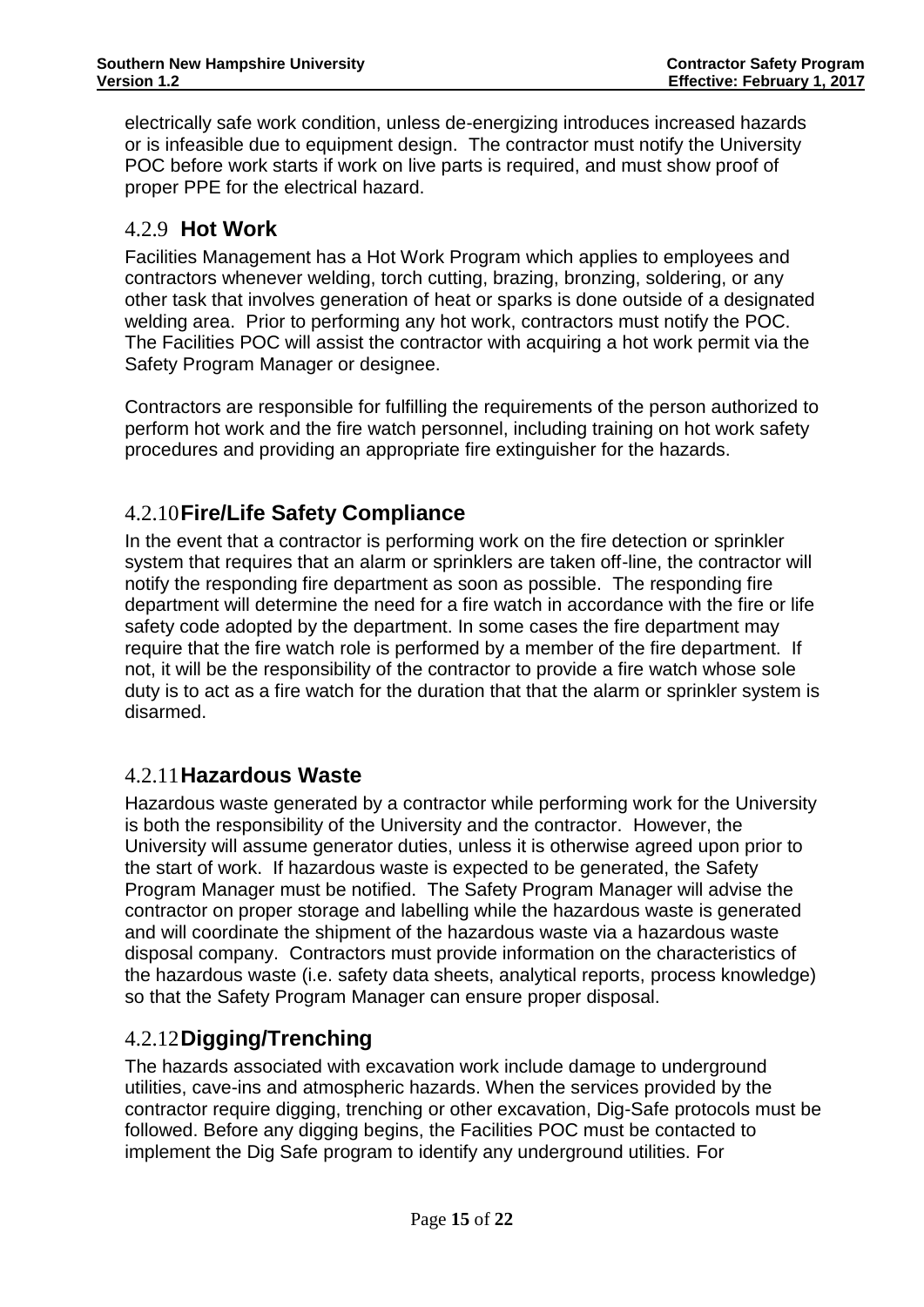construction projects under the control of a general contractor, the general contractor will be responsible for implementing Dig-Safe protocols.

Once any underground utilities have been identified, the contractor must comply with trench shoring and bracing in accordance with OSHA's 29 CFR 1926 Subpart P Excavations Standard. Equipment, including temporary railings, barricades, and warning devices for fall protection will be provided by the contractor. Contractors must also determine if there is an oxygen deficiency or hazardous atmosphere in the trench and, if either condition exists, must follow protocols for a permit required for confined space entry.

# <span id="page-15-0"></span>4.2.13**Personal Protective Equipment**

Contractors are expected to follow the Facilities Personal Protective Equipment Program. Contractors are responsible for performing hazard assessments for contract employees and assigning and supplying the appropriate PPE. All safety equipment must comply with 29 CFR 1910.132 standards as well as any applicable ANSI standards.

Where hazards are present which necessitate the use of PPE due to activity of the University, the Facilities POC will make the contractor aware of the hazards and the PPE requirements.

# <span id="page-15-1"></span>**5 List of Appendices**

Appendix A: Crisis Management Procedures and Protocol (To be replaced with EAPs for campus and satellite areas)

Appendix B: Southern New Hampshire University Contractor Safety Program Acknowledgement Form

Appendix C: Facilities Management Key Policy

Appendix D: SNHU Utility Services/Impairment of Alarm and Safety Systems

# <span id="page-15-2"></span>**6 Related Policies**

Facilities Hazard Communication Plan Confined Space Entry Program Lockout/Tagout Policy Hotwork Permit Program Waste Management Plan Facilities PPE Program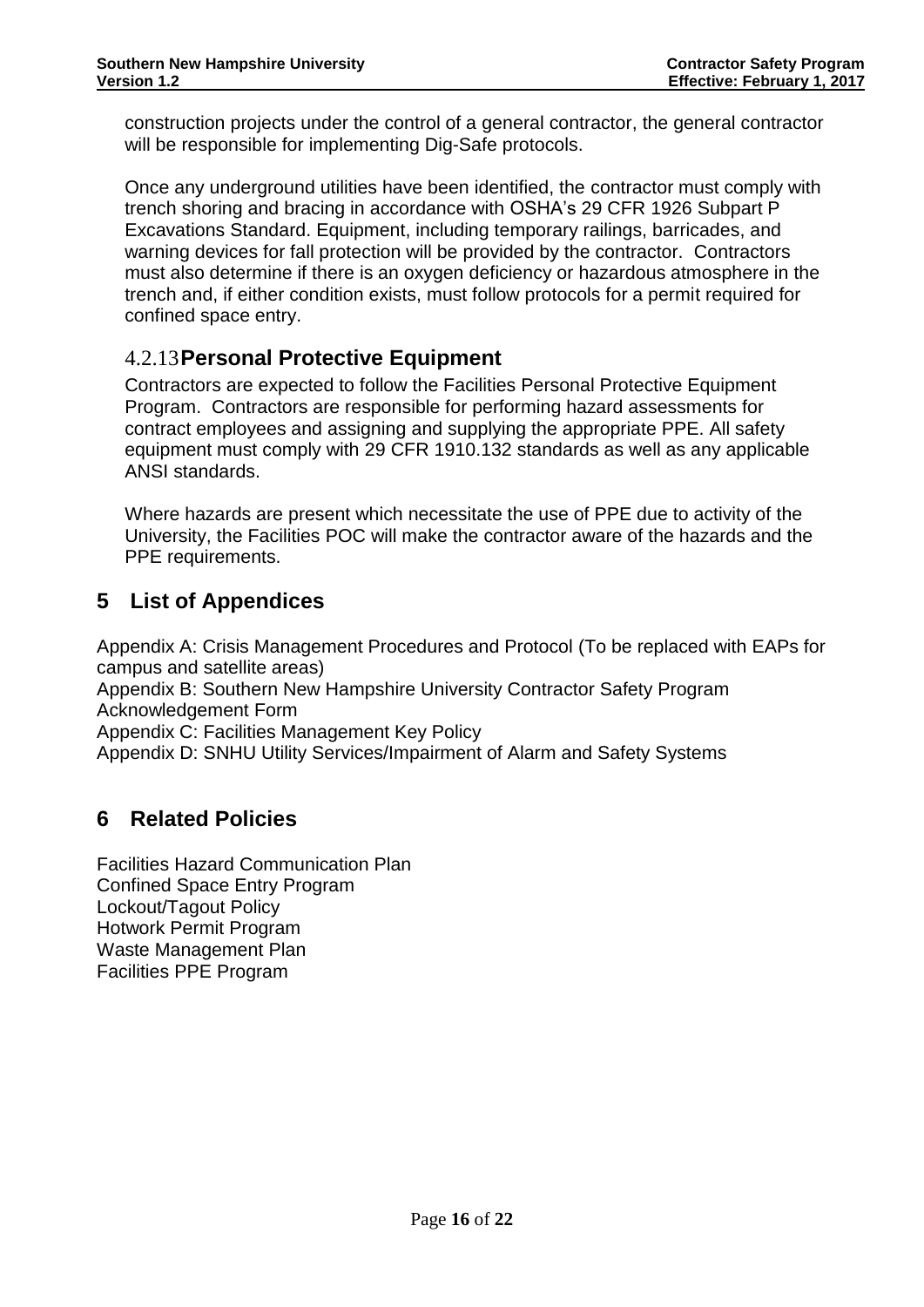# **Emergency Response Document**



An emergency can occur anytime, and it may require you to evacuate or shelter in place in a building or area. This handout contains information on what to do and how you should react. As a University official you are an authoritative figure in the classroom and in other areas on campus and you can influence how students respond in an emergency. Calm, collected and clear directions by faculty and staff will have a calming effect.

Information - During an emergency the University may use any or all of the following emergency communication methods:

- **Emergency Text Messages (SNHU Alerts)**
- · Face to Face
- · Official Emails
- · University Website/Portal (mySNHU)

### Shelter-In-Place

Shelter-In-Place is an immediate action taken in response to a problem or security threat near or in a building you are occupying. The purpose is to convert the building into a locked (when possible), secured and safe environment to shelter in until the problem is resolved. Hallways and common areas should be cleared of students, faculty and staff by entering into the nearest classroom, office, or residence hall room.

- · Close the doors and windows. Lock them, if a lock is available.
- · Leave your cell phone on, but put it on silent.
- · Turn off the lights and be silent.
- · Draw shades and cover the door window if possible.
- · Do not leave for any reason.
- . Move to the corner of the room that is furthest away from windows and doors.
- · Remain quiet.
- · Wait for further instructions.

### Evacuation

control their actions.

Evacuate if you hear a fire alarm, if you are told to do so by a University official or if there is an obvious reason such as an earthquake. Leave the area closing the door to the room that has been evacuated.

**Faculty & Staff Responsibilities - As Faculty** 

and Staff you are responsible for telling

students how to respond. However, you are not responsible for a person who disregards

your advice and you are not responsible to

- · Take the closest and safest way out of the building.
- · Walk.
- · Do not stop for belongings unless instructed.
- · Go to a safe place 500 feet from the building.
- · Wait for further instructions.
- · Do not use the elevator.

# Southern<br>New Hampshire<br>University

**Campus Map On Back** 

**Management Procedures and Protocol**  $\overline{\mathbf{r}}$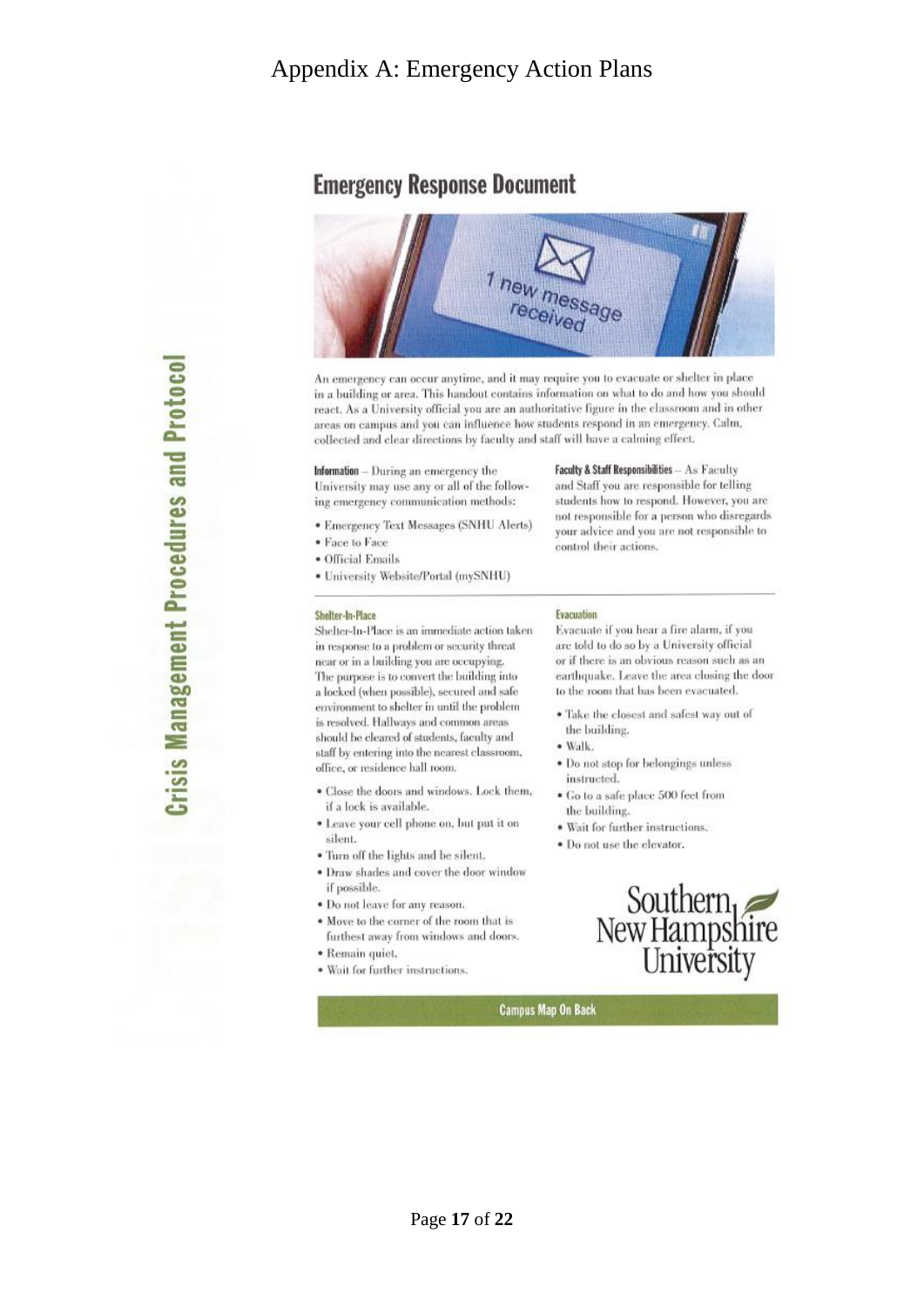# Appendix B: Southern New Hampshire University Contractor Safety Program Acknowledgement

- 1. Contractors are responsible for complying with the applicable elements of the SNHU Contractor Safety Program.
- 2. Contractors are subject to all applicable local, state and federal regulations of EPA, OSHA, and DOT, even if the particular regulation is not specified in the SNHU Contractor Safety Program.
- 3. Contractors are responsible for ensuring that all sub-contractors have been provided a copy of the SNHU Contractor Safety Program and that all sub-contractors agree to the program elements.
- 4. Contractors are responsible for reporting all incidents immediately to their point of contact.
- 5. Contractors will provide evidence of active general liability, workers' compensation, and automobile insurance as required by the Master Service Agreement or Purchase of Goods and/or Services Terms and Conditions.

I, THE UNDERSIGNED HAVE READ, REVIEWED AND ACKNOWLEDGE MY UNDERSTANDING OF THE SOUTHERN NEW HAMPSHIRE UNIVERSITY CONTRACTOR SAFETY PROGRAM AND THE GUIDELINES OF THIS DOCUMENT. AS A REPRESENTATIVE OF MY COMPANY, I COMMIT THE COMPANY AND ITS EMPLOYEES TO COMPLYING WITH THE PROVISIONS OF THE SAFETY PROGRAM. I HAVE BEEN GIVEN THE OPPORTUNITY TO SEEK CLARIFICATION ON AREAS OF THE PROGRAM THAT APPLY TO THE WORK MY COMPANY HAS BEEN CONTRACTED TO PERFORM.

NAME OF CONTRACT  $COMPANY$ 

NAME OF CONTRACT COMPANY REPRESENTATIVE

CONTRACT COMPANY REPRESENTATIVE  $SIGNATURE$ 

24-HOUR EMERGENCY CONTACT FOR CONTRACT COMPANY\_\_\_\_\_\_\_\_\_\_\_\_\_\_\_\_\_\_\_\_\_\_\_\_\_\_\_\_\_\_\_\_\_\_\_\_\_\_\_\_\_\_\_\_\_\_\_\_\_\_\_\_\_\_\_\_\_\_\_\_\_\_\_\_\_\_\_\_

DATE\_\_\_\_\_\_\_\_\_\_\_\_\_\_\_\_\_\_\_\_\_\_\_\_\_\_\_\_\_\_\_\_\_\_\_\_\_\_\_\_\_\_\_\_\_\_\_\_\_\_\_\_\_\_\_\_\_\_\_\_\_\_\_\_\_\_\_\_\_\_\_\_\_\_\_\_\_\_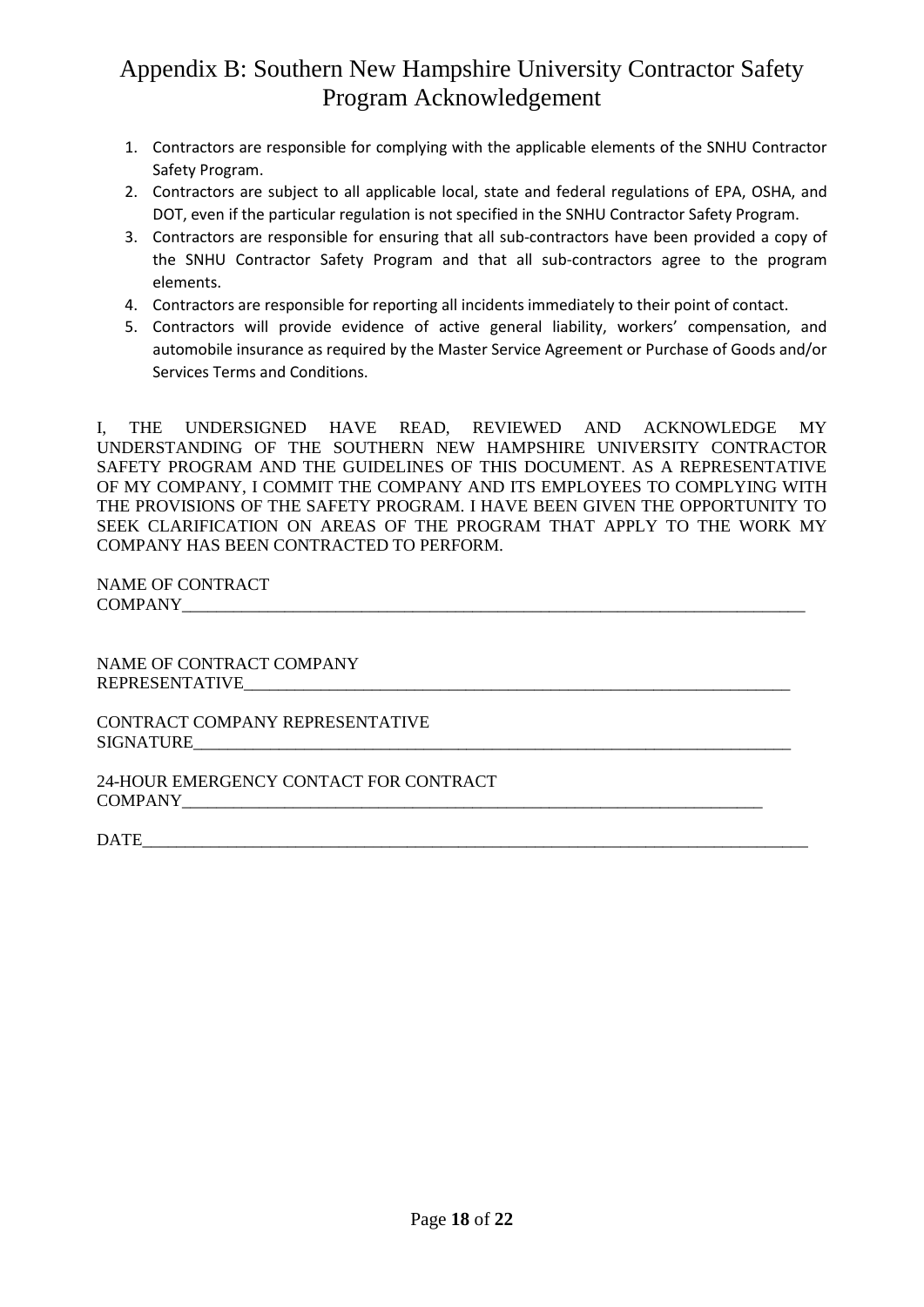# Appendix C: Facilities Management Key Policy



Note: Contractors who have read the Contractor Safety Program and have signed the Acknowledgement form, do not have to sign the Facilities Management Key Policy

### **CONTRACTOR RULES AND REGULATIONS WHEN WORKING ON CAMPUS**

Southern NH University has experienced a huge increase in growth over the past few years. Therefore we are finding policy and practice changes are necessary to keep us compliant and to ensure the security and safety of our campus. You will find policy, rule and regulation changes below and we require that you abide by the updated policies moving forward.

### **MASTER KEYS**

Work must be scheduled in advance. At no time is a contractor allowed to make its own decisions regarding working on campus. Contractors must be in communication with a member of the Facilities Team whenever work on campus is required and master keys are needed. Contractors are prohibited from entering campus buildings without permission.

Contractors working on a project for the IT Department will need to ask the Facilities Project Manager for the name of the Facilities contact person before keys will be assigned. All IT projects should be reviewed in advance so a member of the Facilities Team is aware of the work being done and any impact it may have on students, faculty, staff or buildings.

Keys need to be requested daily at the reception desk of the Operations Center. Contractors will need to provide the following information each time the contractor requests keys:

- Full name
- Company name
- A driver's license which will be returned to the Contractor employee when keys are returned
- A cell phone number
- The contact person within the Facilities Team with whom the Contractor is working

All keys need to be returned the same day and at no time can keys be removed from campus or kept overnight. The Facilities Department is open from 7:30am-4:30pm M-F. If a Contractor experiences any problem with contractor keys after hours or on weekends, the contractor should contact the Office of Public Safety at 603-645-9700

Contractors who need to work after hours or on weekends need to make special arrangements with their Facilities contact person in advance. Keys will be left with the Office of Public Safety and contractors will sign out keys in their office located in the Morrissey House. They are open 24 hours a day and the same rules apply when signing out keys in their office as above.

Contractors should keep the keys with them at all times. If keys are found unattended, they will be taken and contractor access will be denied in the future. The security of our campus is very important; managing the many Contractors working on campus can get complicated and securing these keys while in contractors' possession is imperative.

### *Page 2 of 2. Contractor Memo*

### **SUBCONTRACTOR INSURANCE**

On occasion SNHU contractors will hire subcontractors to complete work quoted to them. Those subcontractors MUST be approved in advance to work on this campus.

An updated copy of General Liability, Workman's Compensation and proof of Auto Insurance must be on file with the Purchasing Department. This information can be mailed directly t[o purchasing@snhu.edu.](mailto:purchasing@snhu.edu) If a contractor is found to use a subcontractor that has not provided this information, that contractor will be asked to stop work until we have the proper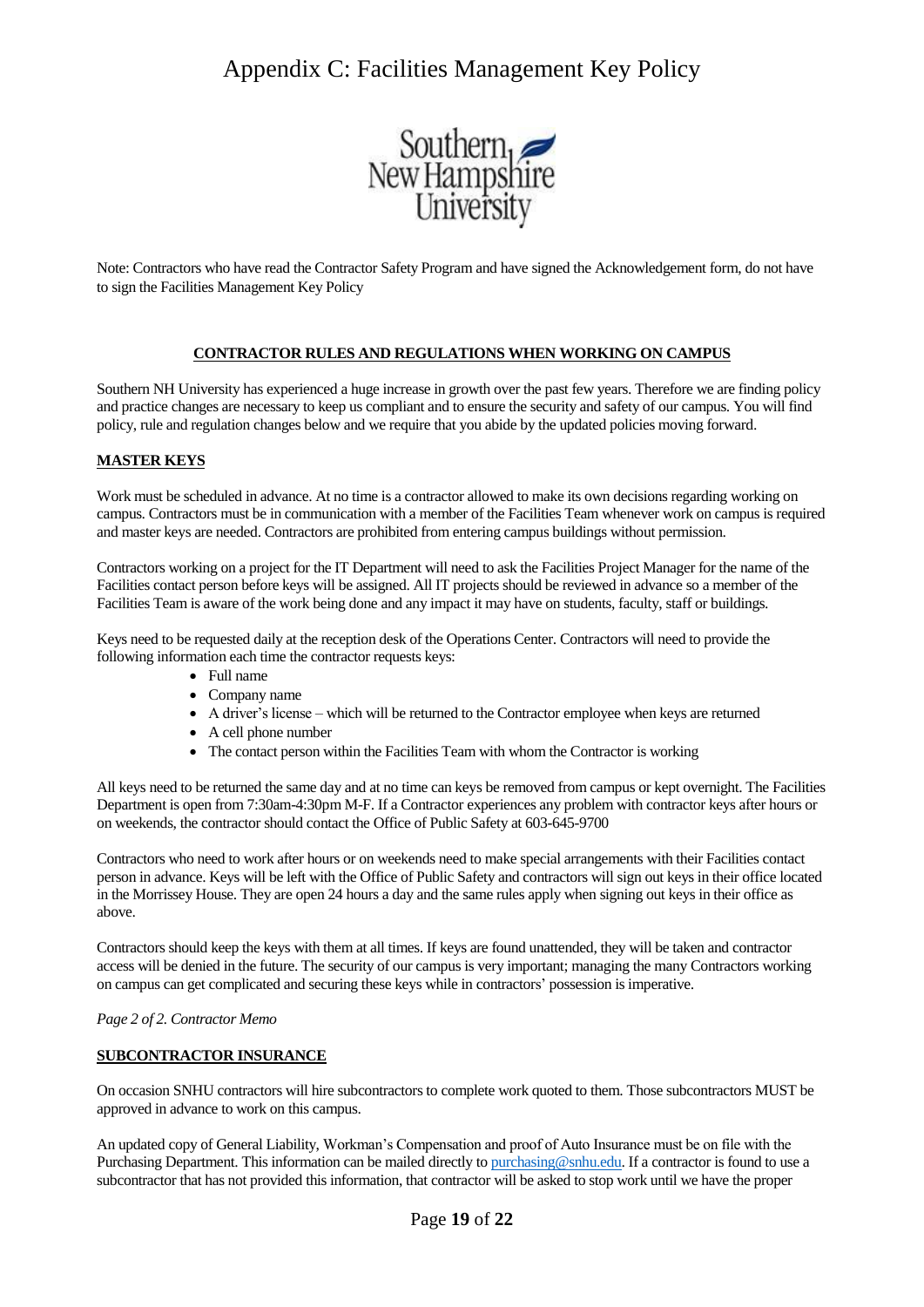# Appendix C: Facilities Management Key Policy

documentation. If proper documentation is not provided immediately, the Contractor will be asked to leave campus until it has been.

### **GENERAL RULES**

The students are our first priority and contractors and their employees are expected to behave in an appropriate, professional manner at all times when working on this campus. Complaints from students, faculty or staff regarding any inappropriate behavior are taken very seriously and the person responsible will be asked to leave campus immediately. This is a ZERO tolerance policy.

There is no smoking in any of the buildings. If smoking outside, contractors should use smoking receptacles and should not leave cigarette butts on the ground. University Policy states that smoking may not take place within 25' from any building entrance. There is also no smoking allowed anywhere in the green space.

Parking is allowed in parking spaces only. Contractors should unload at the door and move vehicles promptly. Contractors should not park on any landscaped areas or block doors. If a parking space is not available, contractors should contact the Office of Public Safety for assistance.

Contractors must clean up after themselves, close all windows, lock all doors and shut off lights when leaving for the day. Contractors should use appropriate sinks to wash brushes etc., and make sure to use public bathrooms. If in dorms, Contractors should not use the bathrooms in dorm rooms. Instead, contractors should ask where public bathrooms are located and use only those.

All workers must wear shirts at all times and conduct themselves in a professional manner, which includes limiting interaction with students. Worker clothing should not contain offensive writing, images, or symbols. Any complaints from students regarding inappropriate behavior will result in the offending team member being asked to leave the campus.

Contractors should not prop any of the exterior doors or interior suite doors and leave them unattended. This causes security issues for occupants and also allows small animals inside the buildings. Thank you for your cooperation.

| Company Name                 |  |
|------------------------------|--|
| Company Representative Name: |  |
|                              |  |
| Signature:                   |  |
| Date:                        |  |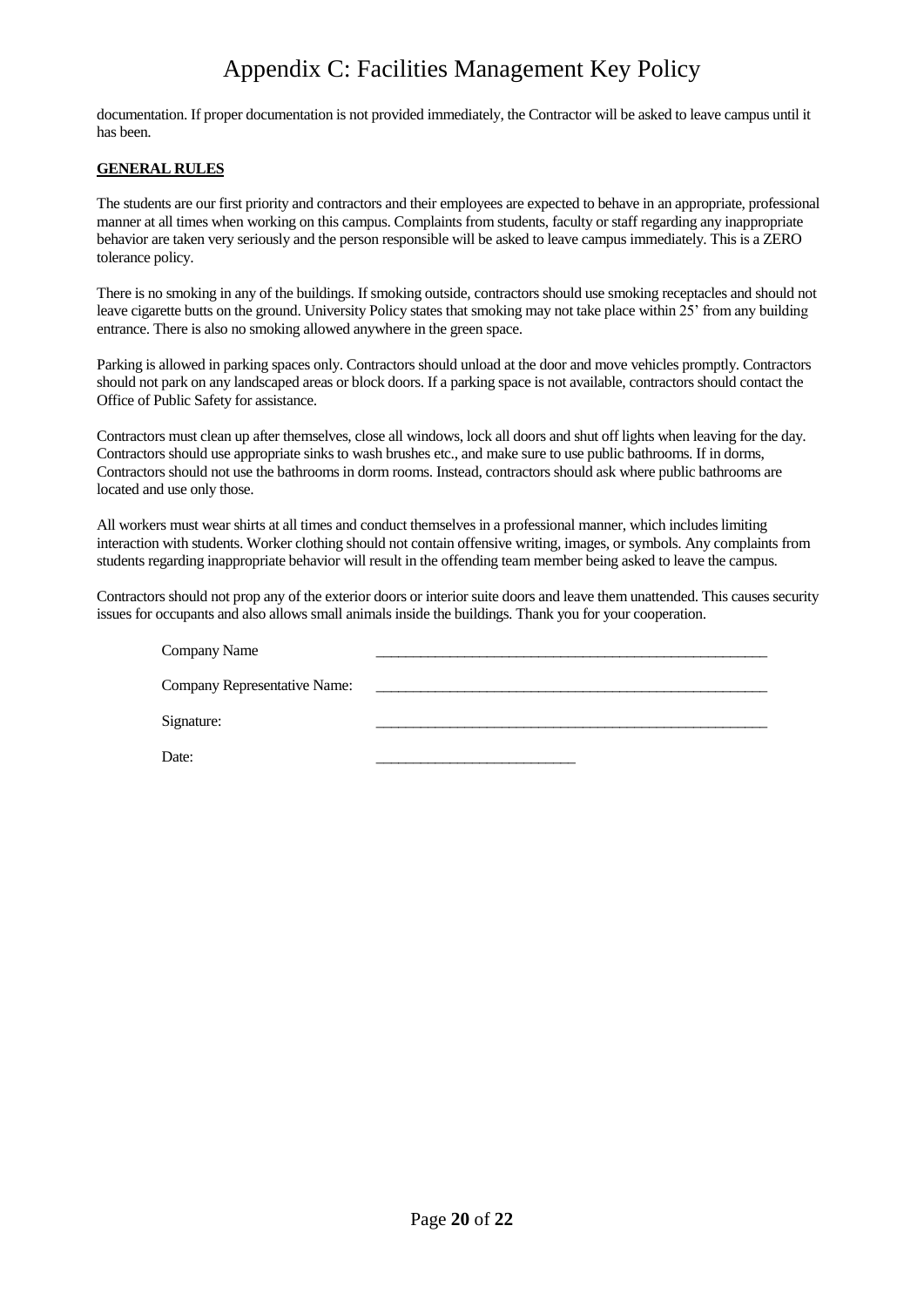# Appendix D: SNHU UTILITY SERVICE / IMPAIRMENT OF ALARM AND SAFETY SYSTEMS

Contractors working on campus may encounter or may have to impair utilities and fire alarm systems in order to complete their work. In these circumstances, Contractors must notify and secure Facilities Designated Project Manager (FDPM) approval in advance of work.

Systems to be encountered may include, but are not limited to, the following:

- Domestic Hot or Cold Water
- Storm and Sanitary Sewer
- Steam and Steam Condensate
- Heating Hot Water
- Cooling Chilled Water & DX Systems
- Lawn Irrigation/Sprinkler Systems
- Electric Power
- Telephone / Data / CATV
- Fire Alarm and Safety Systems including
	- o Fire Alarm Panels
	- o Smoke Detectors
	- o Heat Detectors
	- o Fire Sprinklers
	- o Video Surveillance
	- o Motion Detectors
	- o Emergency Lighting
	- o Door / Window Alarms
	- o Smoke Alarms

All contractors must adhere to the following requirements in order to secure FDPM's approval.

- 1. **Any and all encountered system lines (see above list) within the contractor's area of work must be assumed to be active ("hot")** until it is verified through the FDPM that the line(s) has/have been disconnected, deactivated or by-passed.
- 2. **Notify** your FDPM in writing a minimum of *(5) business days* in advance of the planned work activity in order to request services of utilities by completing the **Utility Service Request Form** (See attached). The purpose of the submitted Form is to afford the FDPM time to notify the end users of pending work and coordinate with Facilities Mechanical and Electrical Supervisor in preparation for work.
- **3. Receive FDPM authorization to proceed with work prior performing any work.** FDPM authorization is obtained when FDPM and Facilities Mechanical and Electrical Supervisor sign and date submitted request.
- **4. Check requirements for permits.** Depending on the utilities and actions checked-off by the contractor on the **Utility Service Request Form**, permits may be required before the contractor can proceed with their work activity.